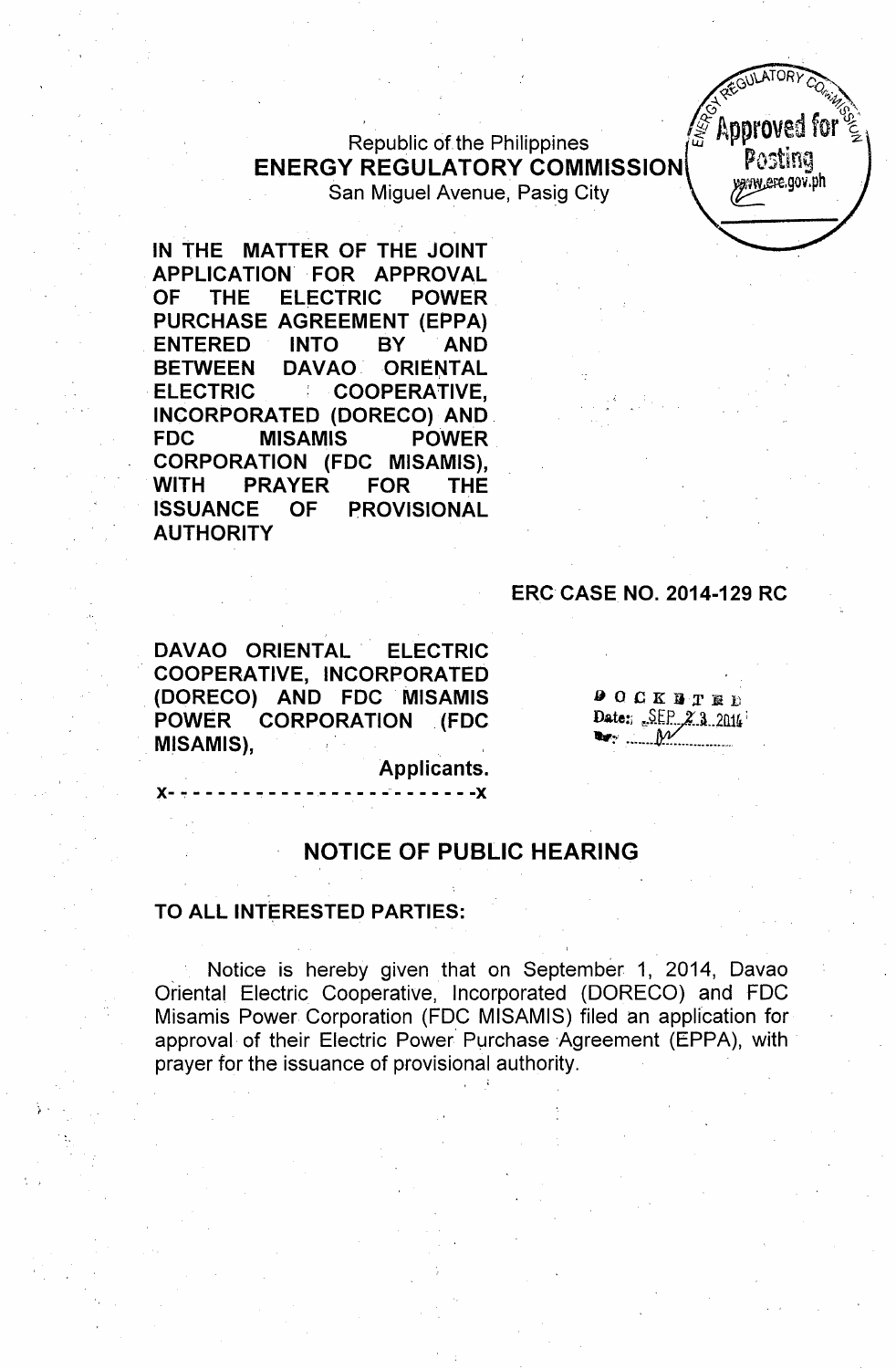## ERC Case No. 2014-129 RC NOTICE OF PUBLIC HEARING/September 15, 2014 Page 2 of 13

In the said application, DORECO and FDC MISAMIS alleged, among others, that:

#### The Nature of the Application

1. The instant application is submitted to the Commission for its due consideration and approval of the EPPA executed by and between DORECO and FDC MISAMIS, pursuant to Rule 20(B) of the Commission's Rules of Practice and Procedure  $(ERC$  Rules)<sup>1</sup> and other pertinent rules and regulations;

## **The Applicants**

- 2. DORECO was created pursuant to the provisions of Republic Act No. 6038 [the National Electrification Administration (NEA) Act], as amended by Presidential Decree No. 269. Pursuant to this decree, it was incorporated and registered with the NEA on December 30, 1977, with principal office at Madang National Highway, Mati City, Davao Oriental. It serves the power requirements of the City of Mati and the Municipalities of San Isidro, Manay, Cateel, Lupon, Gov. Generoso, Caraga, Boston, Banaybanay, Tarragona and Baganga, all in the Province of Davao Oriental;
- 3. FDC MISAMIS is a corporation duly organized and existing under the Philippine Laws, with principal office address at 23rd Floor, PBCom Tower, 6795 Ayala Avenue corner V.A. Rufino St., Makati City. It was formerly known and registered under the names Green Renewable Power Holdings, Incorporated and Strong Field Energy Corporation. It is a wholly-owned subsidiary of FDC Utilities, Incorporated;

## Compliance with Pre-filing Requirements

4. In compliance with Rule 6 of the ERC Rules and in support of the instant application for approval of the EPPA, copies of the instant application (including Annexes) were furnished to the respective legislative

<sup>&</sup>lt;sup>1</sup> ERC Resolution No. 38, Series of 2006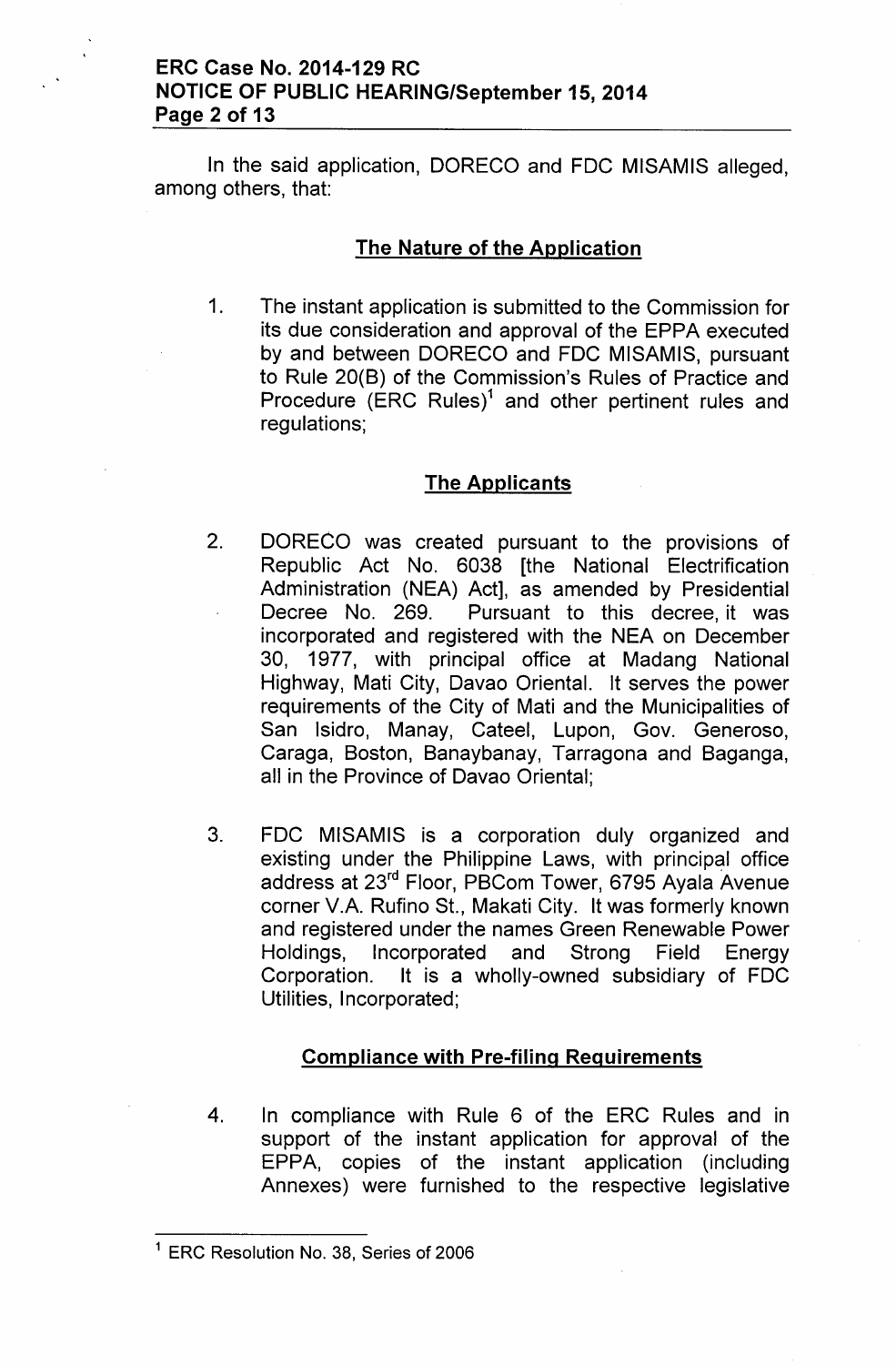bodies of the City of Mati, and the Province of Davao Oriental, where DORECO principally operates;

- 5. Likewise, a copy of the instant application (including Annexes) was furnished to the Legislative Body of the City of Makati where FDC MISAMIS principally operates;
- 6. The entire application, excluding the Annexes, was published in a newspaper of local circulation within the franchise area of DORECO and in a newspaper of general circulation in the Philippines;

## DORECO Power Situation

- 7. Since 2010, the Mindanao Grid has been experiencing a significant shortfall in power supply causing widespread power interruption. The existing capacity in the Island is composed of more than fifty percent (50%) hydroelectric power plant which is dependent on the availability of water and affected by weather conditions. Based on the  $2012-2030$  Supply  $-$  Demand Outlook issued by the Department of Energy (DOE), a total of 1,600 MW additional capacities are needed during the planning period to meet the electricity demand and the required reserve margin of the grid;
- 8. DORECO is requiring an annual energy of 97,216,595 kWh and an annual demand of 18,114 kW for 2014. Its power supply is currently sourced from the Power Sector Assets and Liabilities Management Corporation (PSALM) and Therma Marine, Incorporated (TMI). For 2014, it has existing power supply agreements for 3,289,409 kWh contract energy with equivalent demand of 5,403 kW with PSALM/National Power Corporation (NPC) which will expire in December 2016. With the privatization of the PSALM/NPC generation plants coupled with the insufficiency of supply in Mindanao, it has become increasingly difficult for PSALM to sustain the demands of its Mindanao customers. As it is, PSALM can no longer supply the electric power requirements of its existing customers including DORECO. PSALM confirmed that it has insufficient capacity to supply the additional power requirements of Mindanao distribution utilities beyond the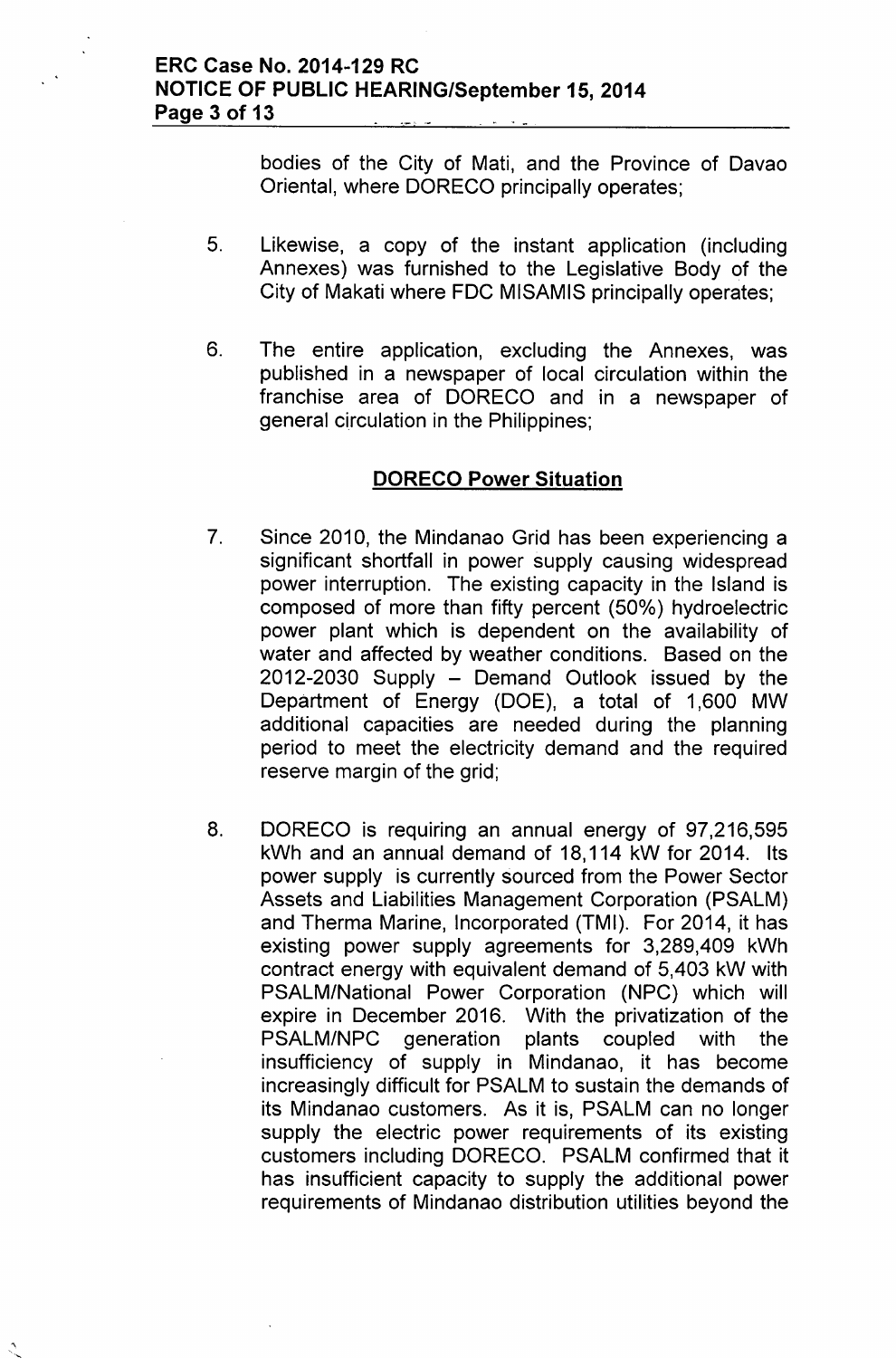contracted energy and equivalent demand in its existing Contracts for the Supply of Electric Energy (CSEE);

- 9. Based on DORECO's actual and forecasted load data, its contract energy and demand requirements for the years 2014 to 2028 are increasing. In order for DORECO to meet its obligations to its member-consumers (Sec. 1, DOE Department Circular No. 2003-12-011 $^2$ , and in making sure that its requirements are fully covered by supply contracts (Sec. 4.3, DOE Department Circular No.  $2010-03-0003$ <sup>3</sup>, DORECO should secure a power supply agreement of about 6,000 kW;
- 10. Based on its Ten (10)-Year Demand and Energy Forecast, the demand requirement of DORECO is expected to grow every year, from 18 MW in 2014 to 27 MW in 2028;
- 11. Given its demand growth and in order to obtain a secure and adequate supply of electricity for its memberconsumers during this time, DORECO sought out other generation companies and sources of electricity in the Mindanao Grid and solicited offers and/or expressions of interest from these power suppliers to supply its growing power requirements;
- 12. Among the offers that DORECO considered was one from FDC MISAMIS which made an offer to DORECO to supply its power requirements. FDC MISAMIS is committed to construct a 405 MW Coal-Fired Power Plant in the PHIVIDEC Industrial Estate in Misamis Oriental. The power plant is scheduled to be commissioned in 2016;
- 13. DORECO thoroughly evaluated all the offers/expressions of interest submitted to it and determined the offer of FDC MISAMIS to be the one most advantageous to its member-consumers;

<sup>&</sup>lt;sup>2</sup> All distribution utilities must henceforth take cognizance and assume full responsibility to forecast, assure and contract for the supply of electric power in their respective areas to meet their obligations as distribution utility (Sec. 1, DOE Department Circular No. 2003-12-011)

 $3$  Ensure that the power requirements within their franchise areas are adequately covered by supply contracts or spot purchases from the WESM at all times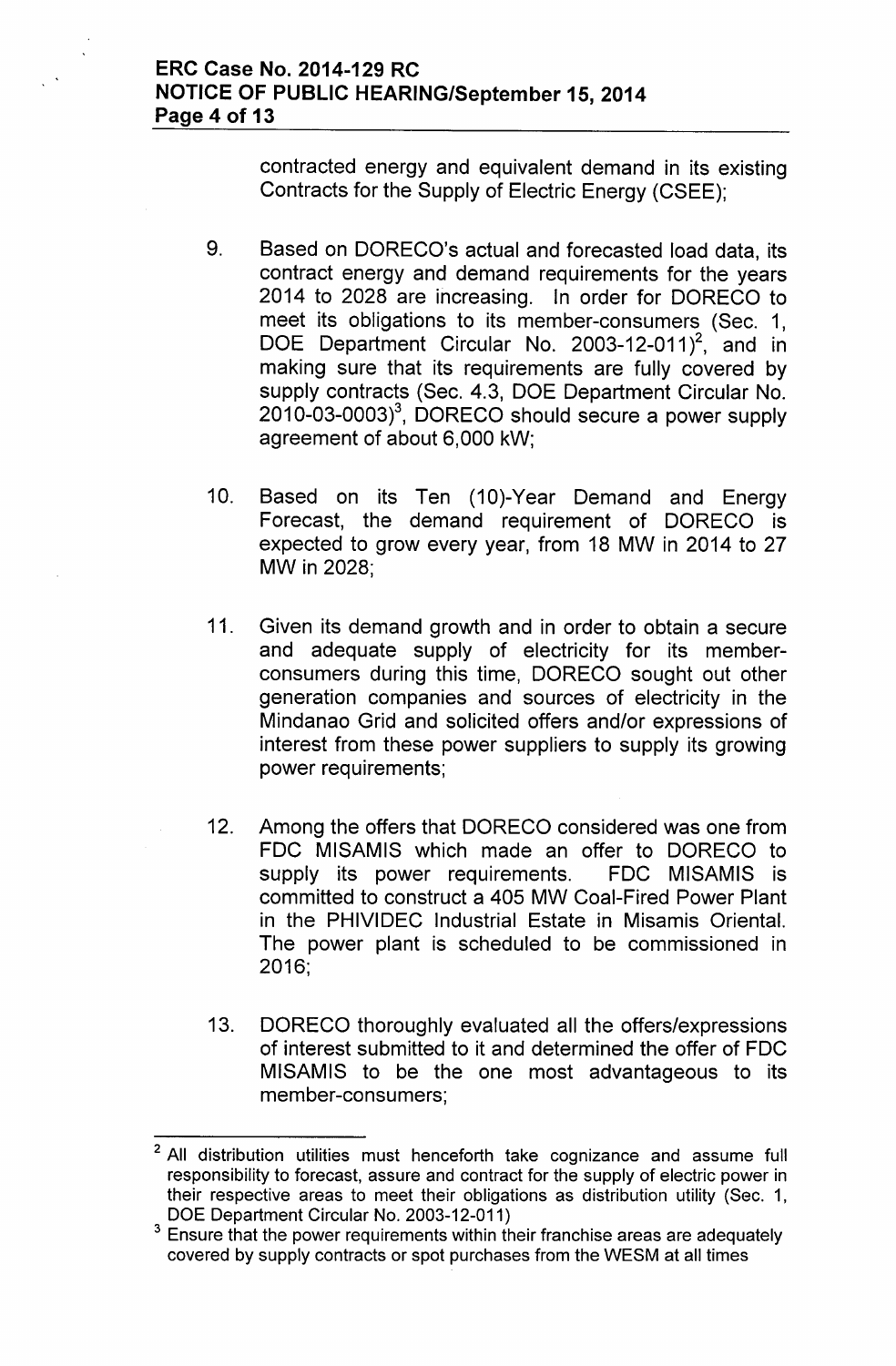14. OORECO has forecasted and simulated the effect of the inclusion of the power supplied by FOC MISAMIS on its generation costs upon the commercial operation of the power plant, taking into consideration the reduced supply from PSALM and the expected commercial operation of FOC MISAMIS, to wit:

| <b>Without FDC</b><br><b>MISAMIS</b> | Weighted<br><b>Average Rate</b><br>(PhP/kWh) | <b>With FDC</b><br><b>MISAMIS</b> | Weighted<br><b>Average Rate</b><br>(PhP/kWh) | Rate<br><b>Reduction</b> |
|--------------------------------------|----------------------------------------------|-----------------------------------|----------------------------------------------|--------------------------|
| NPC/PSALM                            | 5.1251                                       | NPC/PSALM                         | 4.7200                                       | (0.4051)                 |
| <b>TSI</b>                           |                                              | TSI                               |                                              |                          |
| <b>TMI</b>                           |                                              | TMI                               |                                              |                          |
| <b>GENSET</b><br>(Embedded)          |                                              | <b>FDC MISAMIS</b>                |                                              |                          |

# The EPPA

15. After extensive negotiations with FOC MISAMIS, OORECO signed on May 20, 2013, an EPPA with FOC MISAMIS for a contracted demand of 6 MW for fifteen (15) years;

# *Executive Summary*

16. The EPPA governs the relationship between Supplier and Customer for the sale of electric power. The electric power supply will be drawn from the  $3 \times 135$  MW CFB Coal-fired power plant to be constructed, owned and operated by FOC MISAMIS. During plant outage, replacement power will be sourced from other facilities of the FOC MISAMIS, or of any third party, including the Wholesale Electricity Spot Market (WESM) or its equivalent. The commencement of the obligation of FOC MISAMIS to deliver of electric power to its customers is subject to the satisfaction of conditions precedent, including the declaration of the commercial operation of the power plant. Generation Charges for pre-commercial operation and during commercial operation are computed separately. The EPPA is subject to customer's security deposit, assignment, termination and buy-out;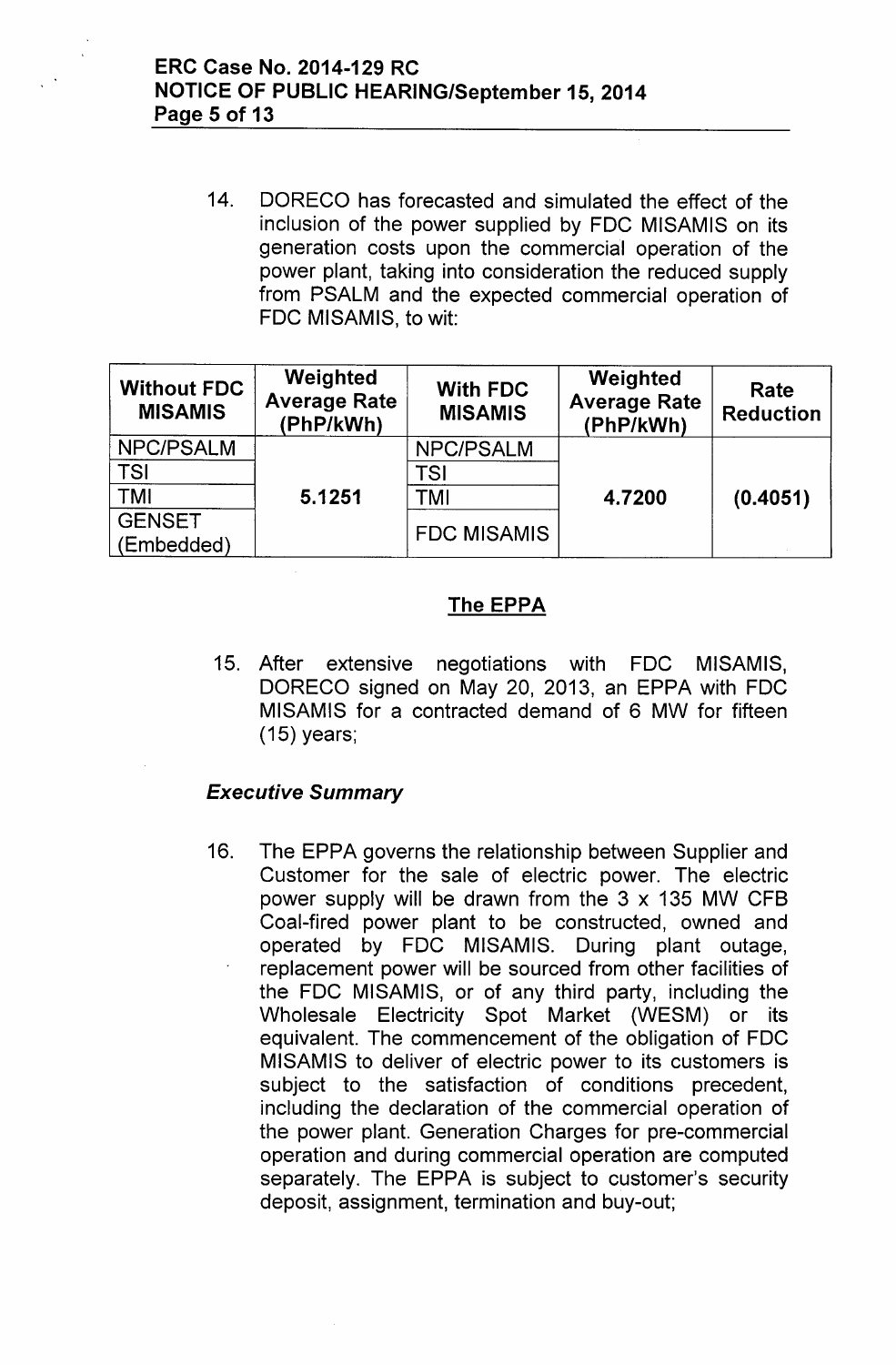#### *Salient Features*

- 17. The EPPA contains the following salient terms and conditions:
	- a. Commercial Operation Date. The target Commercial Operation Date is thirty-six (36) calendar months after all the requirements (Conditions Precedent to Commercial Operation Date) has been met;
	- b. Term. The Term of the EPPA shall be fifteen (15) years from the Commercial Operation Date, unless extended: (a) by the grant of grace period; (b) due to Force Majeure; or (c) by mutual written agreement by the Parties;
	- c. Service Specification. They agreed to the following service specifications:

| <b>Contracted Demand</b>         | 6,000 kW                                               |  |  |
|----------------------------------|--------------------------------------------------------|--|--|
| <b>Contracted Energy</b>         | 52,560,000 kWh                                         |  |  |
| <b>Customer Load Factor</b>      | 100%                                                   |  |  |
|                                  | Customer's Minimum Demand   At least 40% of customer's |  |  |
|                                  | <b>Contracted Demand</b>                               |  |  |
| <b>Delivery Point</b>            | Plant Gate FDC MISAMIS's                               |  |  |
|                                  | <b>Power Plant</b>                                     |  |  |
| <b>Voltage at the Plant Gate</b> | 138 kV                                                 |  |  |

- d. Increase in Contracted Energy. Monthly Nominated Energy or Contracted Demand. Customer may request an increase to the Contracted Energy, monthly nominated energy or Contracted Demand of a particular Billing Period by delivery of written notice at least sixty (60) days before the date on which such adjustment is proposed to take effect, setting out the reasons therefor;
- e. Premium Charge for Excess Consumption. For consumption higher than the Contracted Energy and/or monthly nominated energy, Customer shall pay the Generation Charge applicable plus a Premium Charge of ten percent (10%);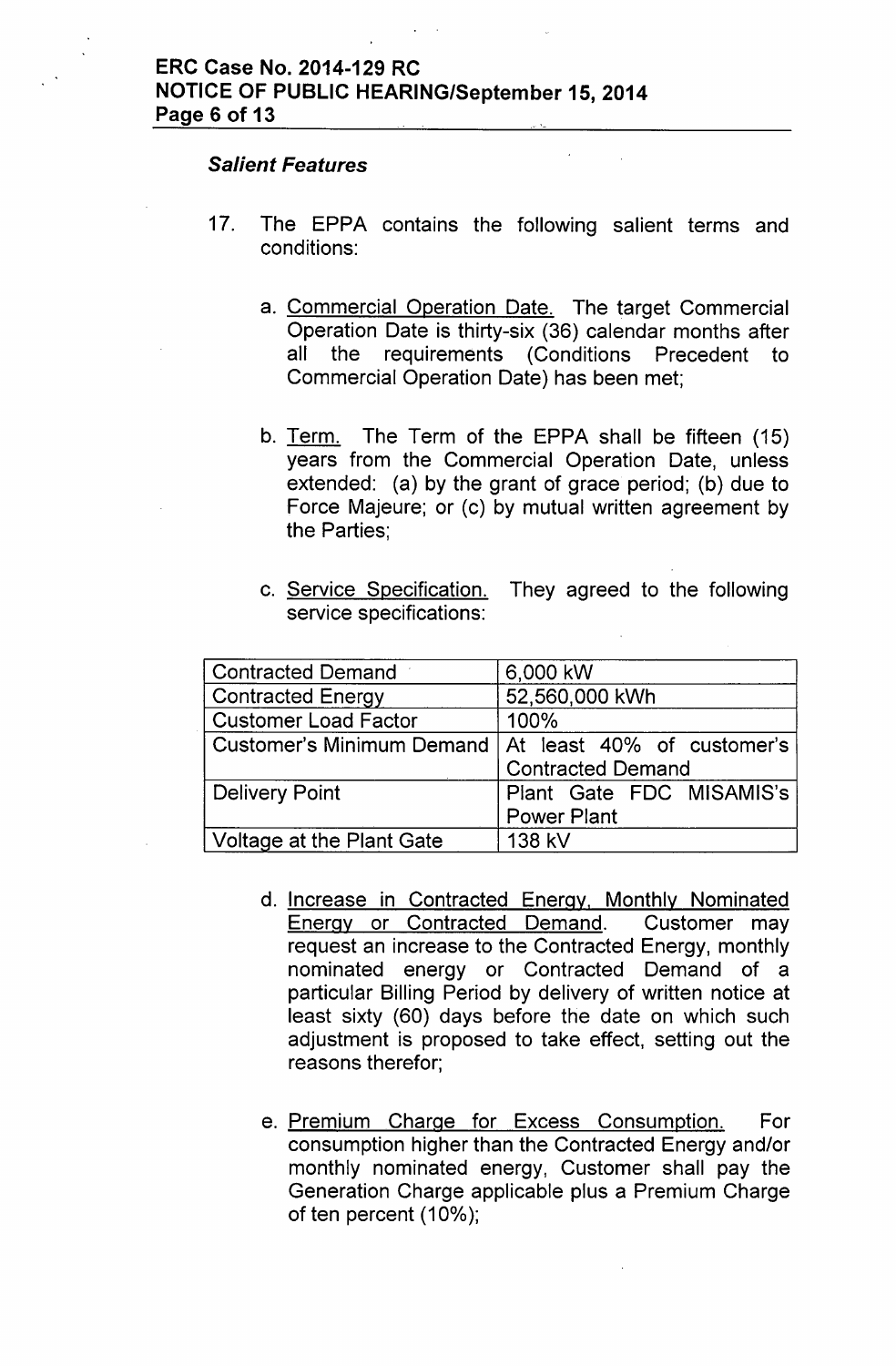## ERC Case No. 2014-129 RC NOTICE OF PUBLIC HEARING/September 15,2014 Page 7 of 13

- f. Replacement Power In Excess of Outage Allowance. The Supplier shall exert best efforts to procure Replacement Power beyond the Outage Allowance. Notwithstanding any provision in this Agreement to the contrary, the Supplier has the right to source Replacement Power for the Customer from other current or future facilities of the Supplier or of any third party, including the WESM or its equivalent, at the sole election of the Supplier;
- g. Generation Charge. DORECO shall pay the generation charge consisting of variable and fixed charges, subject to adjustments. The generation charges for pre-commercial operation and during commercial operation are computed based on the Base Energy Rate (BER) computation as follows:

 $BER = (FC_{base} + VC_{base})/Energy$ 

$$
FC_{base} = (CRF^{kW}_{base} + PHP O&M^{kW}_{base} + US O&M^{kW}_{base}) \times CD
$$

Where:

 $CRF^{kW}$ <sub>base</sub> = PhP1,924.48/kW

 $PHP$  O&M $\rm ^{kW}$ <sub>base</sub> = PhP474.75/kW

 $US\ O8M^{\text{kW}}_{\text{base}}$ = PhP30.64/kW

## VC<sub>base</sub> = [DCP<sub>base</sub>]\*[Forex <sub>base</sub>]\*[MCR]\*[Energy]/Conversion Factor

Where:

MCR

| $\mathsf{DCP}_\mathsf{base}$   | $=$ US\$72/MT      |
|--------------------------------|--------------------|
| $\mathsf{Forex}_\mathsf{base}$ | $=$ PHP 41.12/US\$ |
|                                |                    |

 $= 0.70$ kg/kWh

Conversion Factor =  $1,000$  kg/MT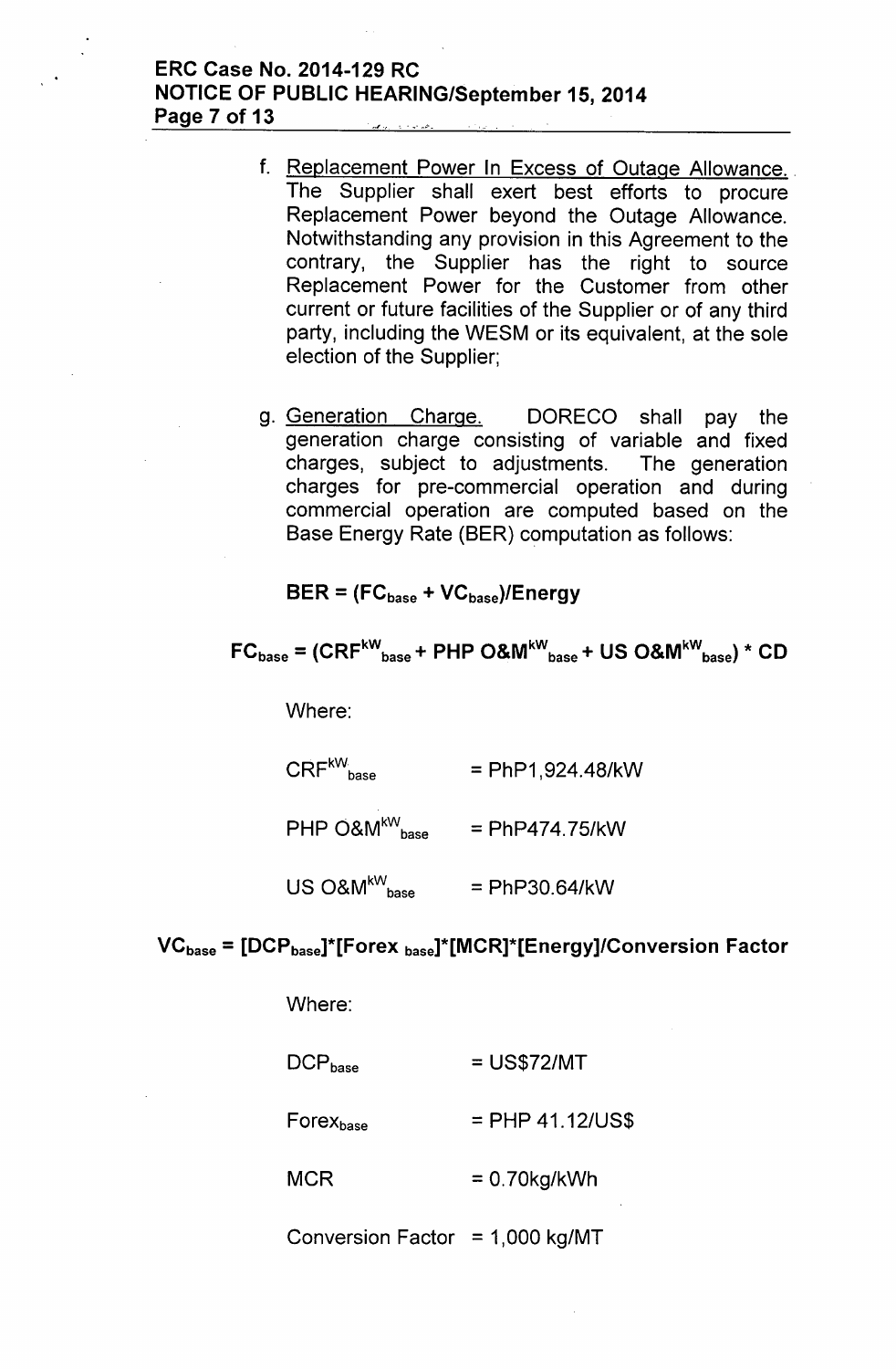## ERC Case No. 2014-129 RC NOTICE OF PUBLIC HEARING/September 15,2014 Page 8 of 13 .

- h. Customer Failure to Off-take Power. If the Customer off-takes power less than the Contracted Energy and/or Contracted Demand, the Customer shall still pay the full Generation Charge for the Contracted Energy and/or Contracted Demand, and all applicable fees, charges and costs;
- i. Transmission Fees, Ancillary Services Charges, Line Rental Charges. and WESM Costs. The Customer shall pay for Transmission Fees, Ancillary Services Charges, Line Rental Charges, and WESM Costs. All other transmission charges and market related fees/charges that are not part of the generation charge shall be for the account of Customer;
- j. Security Deposit. The Security Deposit shall be in an amount equivalent to one hundred percent (100%) of the projected highest monthly Power Bill for the first Contract Year of the Agreement;
- k. Assignment. In all cases of valid assignment, the assignee shall assume all the rights and obligations of the assignor under this Agreement; and
- I. Adjustments Due to Force Majeure. The Supplier shall have seventy-two (72) hours to restore interrupted supply counted from the time a Force Majeure Event prevented it from supplying electric power to the Customer. The Customer shall not be entitled to interruption adjustment during such period. On the other hand, the Customer shall have seventy-two (72) hours to resume taking electric power counted from the time a Force Majeure Event prevented it from fully taking its Contracted Energy;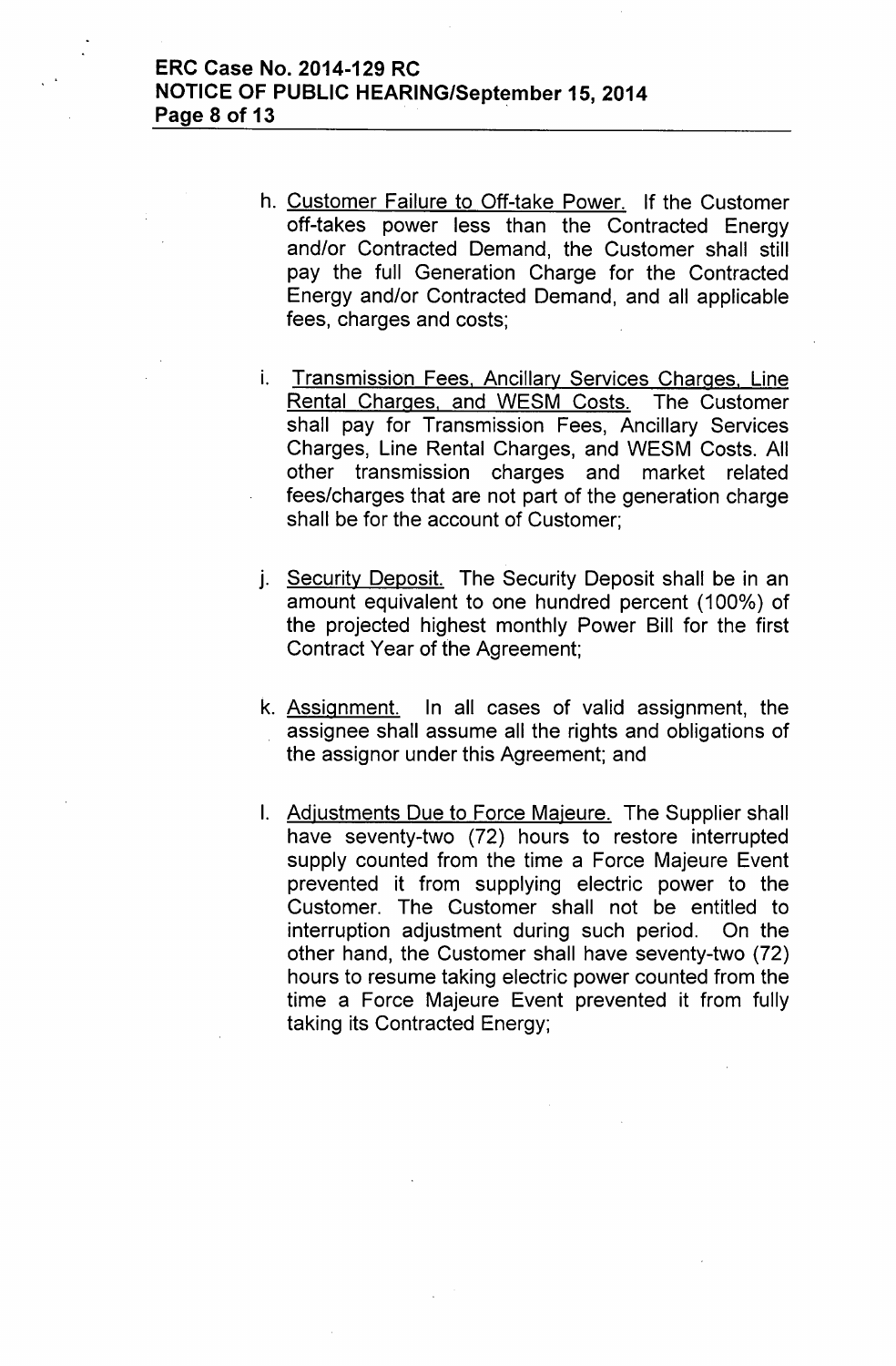# ERC Case No. 2014-129 RC NOTICE OF PUBLIC HEARING/September 15,2014 Page 9 of 13

# **Other Related Documents**

18. In further support of the instant application, Applicants most respectfully submit to the Honorable Commission, the following documents:

| <b>Annex</b> | <b>Nature of Documents</b>                          |
|--------------|-----------------------------------------------------|
| A            | EPPA between DORECO and FDC MISAMIS                 |
|              | dated May 20, 2013                                  |
| B            | <b>DORECO Certificate of Franchise</b>              |
| $\mathsf C$  | <b>DORECO Certificate of Registration</b>           |
| D            | <b>DORECO Articles of Incorporation</b>             |
| E            | FDC MISAMIS Certificate of Registration             |
| $E-1$        | Renewable<br>Power<br>Green<br>Holdings,            |
|              | Incorporated's Certificate of Incorporation         |
| $E-2$        | Strong Field Energy Corporation's Certificate of    |
|              | Filing of Amended Articles of Incorporation         |
| F            | FDC MISAMIS General Information Sheet (GIS)         |
| G            | FDC<br>MISAMIS latest Audited<br>Financial          |
|              | Statements (AFS)                                    |
| H            | Certification from the Legislative Body of the      |
|              | City of Mati, Province of Davao Oriental for the    |
|              | receipt of Joint Application (including Annexes)    |
| $H-1$        | Certification from the Legislative Body of the      |
|              | Province of Davao Oriental for the receipt of       |
|              | Joint Application (including Annexes)               |
|              | Certification from the Legislative Body of the      |
|              | City of Makati for the receipt of Joint Application |
|              | (including Annexes)                                 |
| J            | Copy of the affidavit of publication for DORECO     |
| $J-1$        | Copy of the Affidavit of Publication for FDC        |
|              | <b>MISAMIS</b>                                      |
| $J-2$        | Copy of newspaper publication of general            |
|              | circulation within the franchise area or area       |
|              | where DORECO principally operates                   |
| $J-3$        | Copy of newspaper publication of general            |
|              | circulation where FDC MISAMIS principally           |
|              | operates                                            |
| K            | PSALM certification of insufficient capacity to     |
|              | supply Mindanao Distribution Utilities              |
| L            | DORECO Actual and Forecasted Load Data              |
|              | from 2013-2028                                      |
| M            | DORECO Comparison of Various Offers from            |
|              | Generation Companies (in a sealed envelope)         |
| N            | <b>DORECO Rate Impact Analysis</b>                  |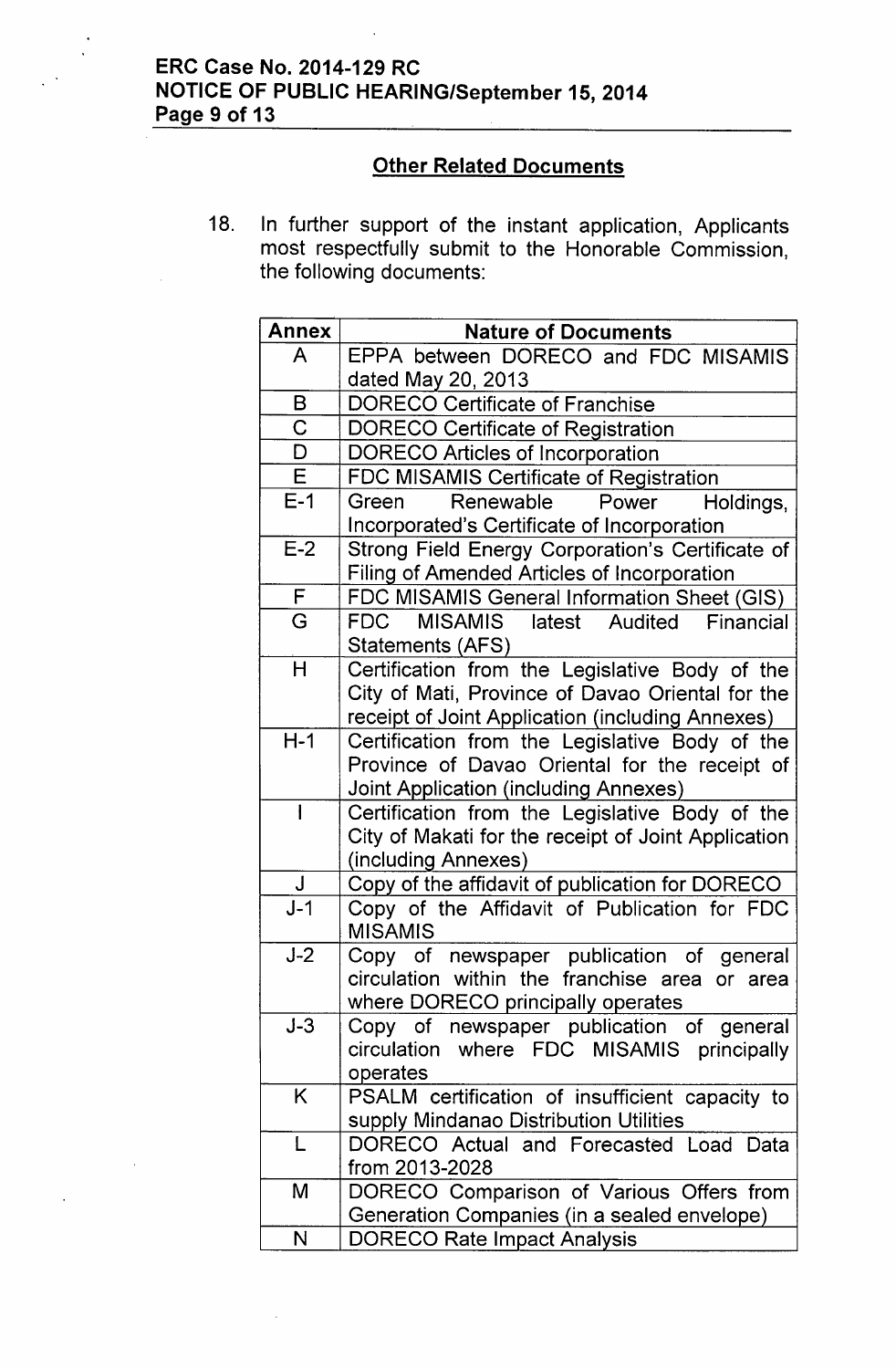## **ERC Case No. 2014-129 RC NOTICE OF PUBLIC HEARING/September 15,2014 Page 10 of 13**

| O | DORECO Board Resolution No. 47, Series of         |
|---|---------------------------------------------------|
|   | 2013                                              |
| P | Sources of Funds/Financial Plans; Debt/Equity     |
|   | Ratio;                                            |
|   | Project Cost; and Computation of Return on        |
|   | Investment/Weighted Average Cost of Capital       |
|   | (WACC) (in a sealed envelope)                     |
| Q | FDC MISAMIS Board of Investments (BOI)            |
|   | Certificate of Registration                       |
| R | FDC MISAMIS Environmental Compliance              |
|   | Certificate (ECC)                                 |
| S | FDC MISAMIS Fuel Procurement Process (in a        |
|   | sealed envelope)                                  |
| Τ | Land Bank of the Philippines (LBP) Certification  |
|   | - Indicative Key Terms and Conditions (in a       |
|   | sealed envelope)                                  |
|   | Judicial Affidavit of Engr. Roderick Z. Fernandez |

19. Pursuant to ERC Resolution No. 9, Series of 2010, FDC MISAMIS shall file the necessary application for a COC no later than (3) months prior to the commercial operations date of the 3 X 135 MW CFB coal-fired power plant;

# **Allegations in Support of the Motion for Confidential Treatment of Information**

21. The Commission may, upon request of a party and determining that the disclosure of information requested to be treated as confidential information is justified, treat certain information submitted to it as confidential.<sup>4</sup> OORECO and FOC MISAMIS are bound by confidentiality agreement prohibiting the disclosure of any business, technical, marketing, operational, organizational, financial or other information and trade secrets and other confidential documents, papers and information.<sup>5</sup> Accordingly, they request before the Commission that Annexes "M", "P", "S", and "T" not be disclosed and be treated as confidential in accordance with Rule 4 of the ERC Rules. These Annexes contain confidential information critical to the business operation of FOC MISAMIS including trade secrets and business calculations, assumptions and projections;

<sup>4</sup> Rule 4 - Confidential Information, ERC Rules

<sup>5</sup> Article 14 of the EPPA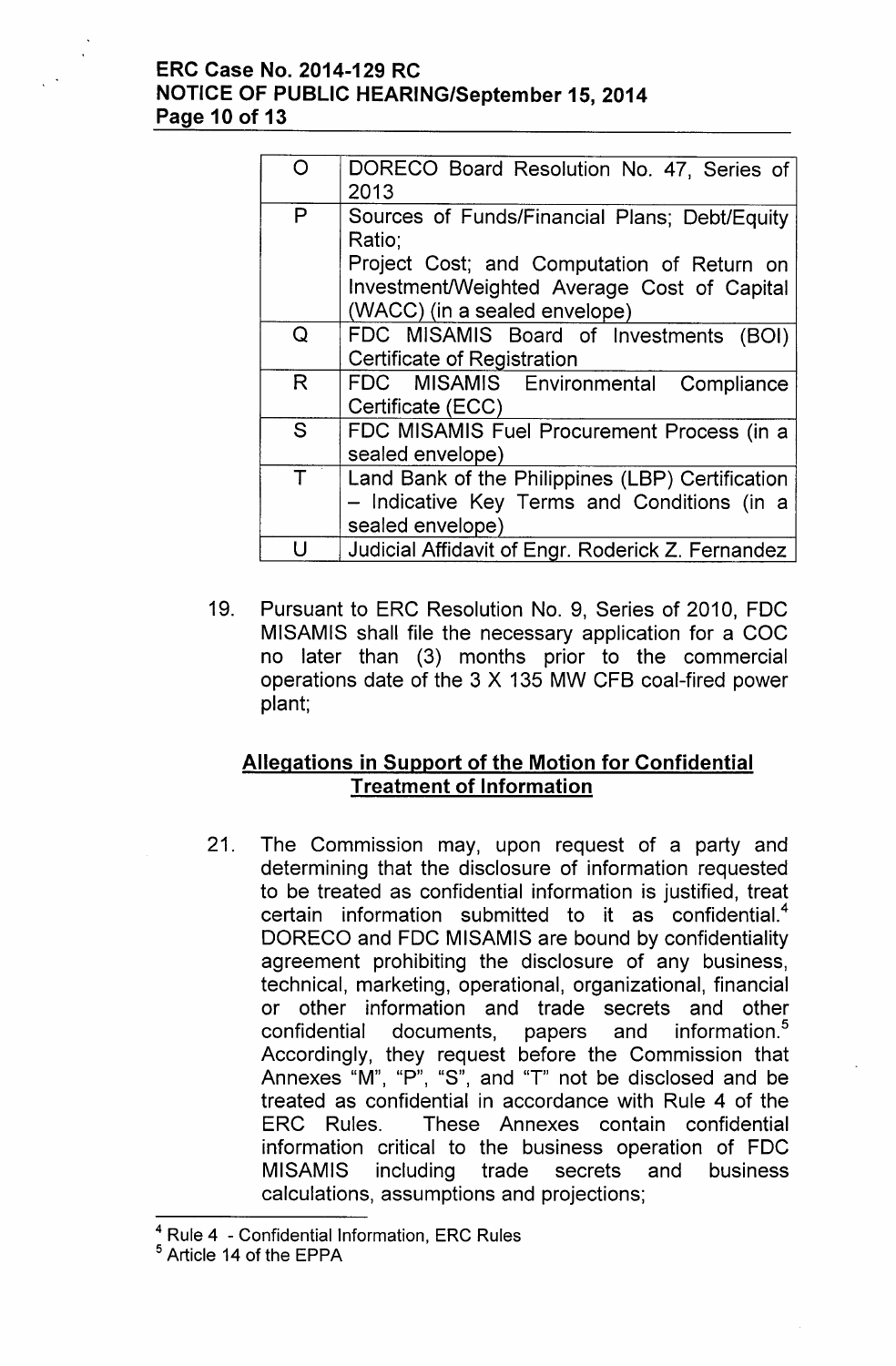# **Allegations in Support for the Issuance of Provisional Authority**

- 22. The financing of the construction of the 3 x 135 MW CFB Coal-fired power plant requires, among others, the Commission's approved rate. The construction is, likewise, bound by contractual milestones, including the approval of the EPPA. A provisional approval of the said EPPA with indicative rate, from the Commission will sufficiently merit evaluation from financial institutions, and potential investors. The positive evaluation of the power plant financials redounds to the timely declaration of commercial operation of the 3 x 135 MW CFB coal-fired power plant for a reliable supply of electric power in time to address supply deficiency in Mindanao. The judicial affidavit to testify on the allegations made in the application in connection with their prayer for issuance of provisional authority in the instant application is attached and submitted;
- 23. In order to allow FDC MISAMIS to be able to deliver and DORECO to be able to receive power from the power plant as soon as it is commissioned, a provisional authority needs to be granted for the EPPA. The issuance of the provisional authority will allow DORECO to charge and collect the respective fees enumerated in the EPPA as well as authorize it to pass on the full amount to its member-consumers;
- 24. Pursuant to the ERC Rules, the Commission may exercise its discretion by granting provisional authority or interim relief prior to a final Decision; and
- 25. It is understood that the interim relief sought by them that may be granted by the Commission, shall be subject to adjustments and other conditions that the Commission may impose after hearing and final determination; and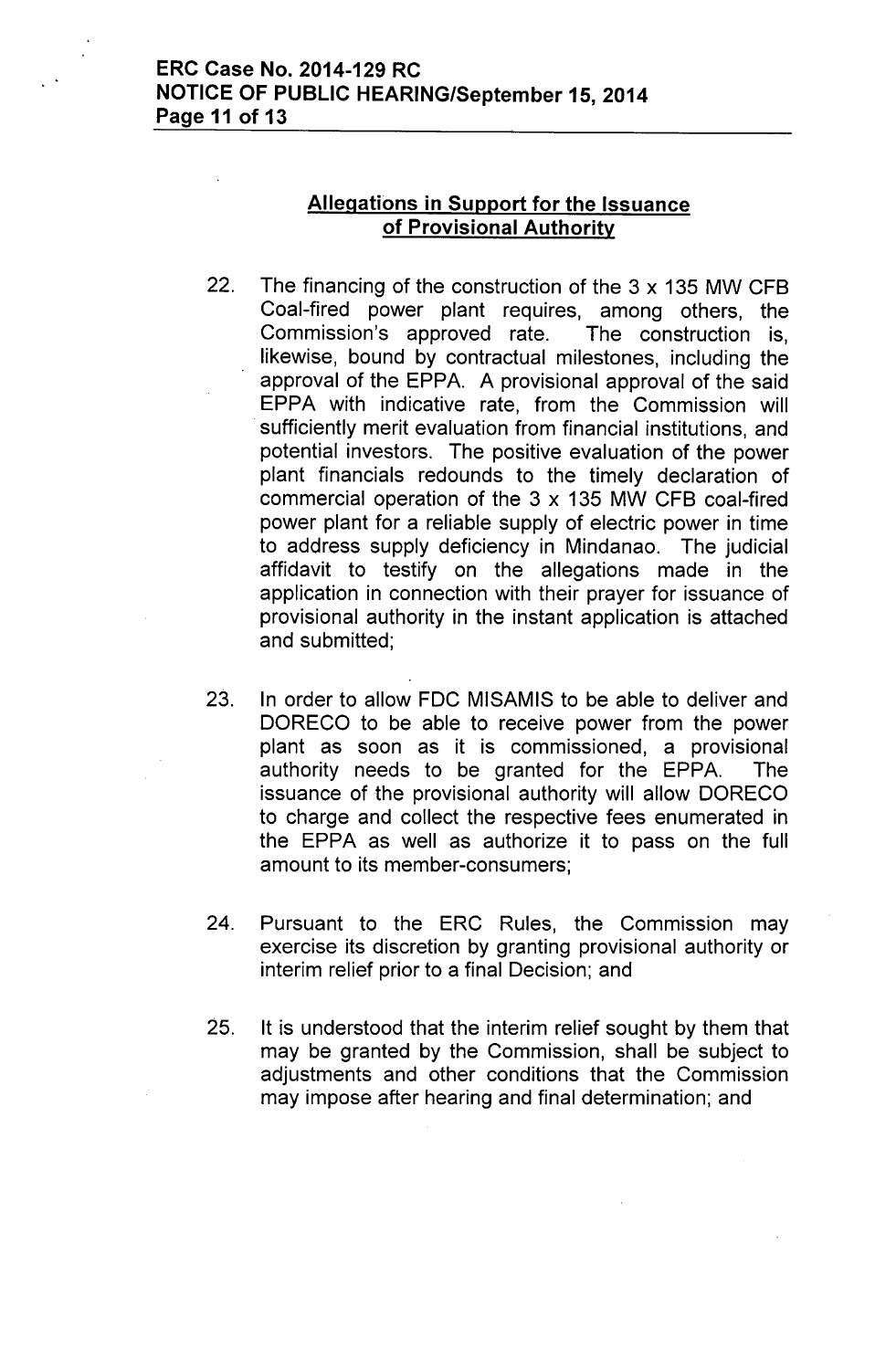#### Prayer

- 26. Thus, they pray that the Commission:
	- 26.1 Approve their duly negotiated EPPA;
	- 26.2 Issue an Order: a) treating Annexes and the information contained therein as confidential; b) directing their non-disclosure pursuant to Rule 4 of the ERC Rules; and c) prescribing the guidelines for the protection thereof;
	- 26.3 Provisionally approve .their EPPA as well as provisionally authorize DORECO to pass on the full amount of the fees and charges under the said EPPA to its member-consumers; and
	- 26.4 After trial on the merits, issue a permanent approval of their EPPA which would authorize DORECO to charge and collect the fees under the same as well as pass on the full amount to its memberconsumers.

The Commission has set the application for jurisdictional hearing, expository presentation, pre-trial conference and evidentiary hearing on October 22, 2014 (Wednesday) at ten o'clock in the morning (10:00 A.M.) at DORECO's Main Office, Madang National Highway, Mati City, Davao Oriental.

All persons who have an interest in the subject matter of the proceeding may become a party by filing, at least five (5) days prior to the initial hearing and subject to the requirements in the ERC's Rules of Practice and Procedure, a verified petition with the Commission giving the docket number and title of the proceeding and stating: (1) the petitioner's name and address; (2) the nature of petitioner's interest in the subject matter of the proceeding, and the way and manner in which such interest is affected by the issues involved in the proceeding; and (3) a statement of the relief desired.